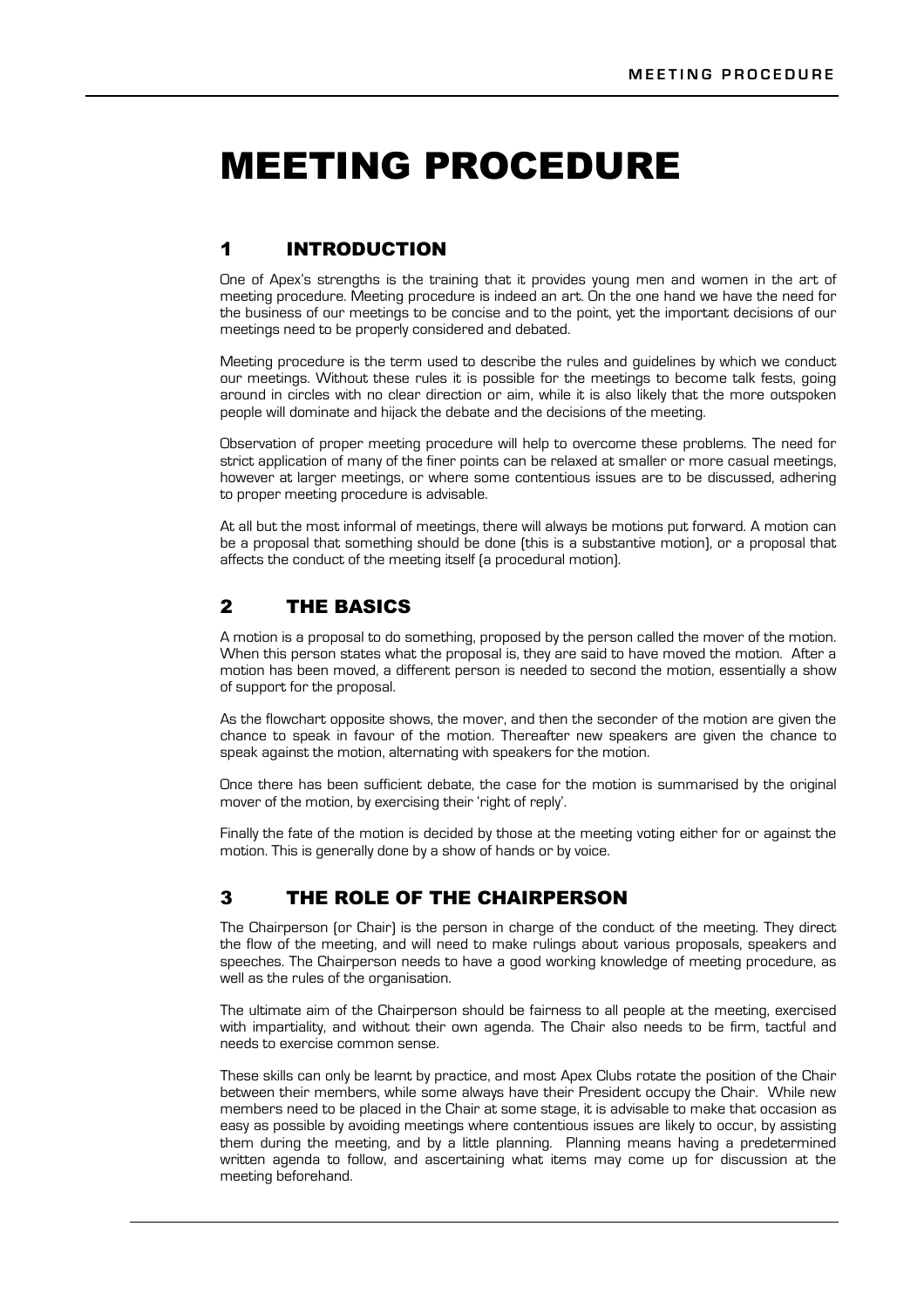# 4 THE AGENDA

An agenda is a sequential outline of what is expected to happen at a meeting. There are standard agendas for Club dinner meetings, and for Club Board meetings contained in the Apex Manual, which assist the Chairperson in directing the meeting.



# 5 MINUTES

The minutes form the official record of the proceedings and decisions of meetings. A minute book needs to be kept for your Club dinner and Board meetings.

The accuracy of the minutes needs to be confirmed at the next meeting of that body, by a suitable motion to that effect. The mover of a motion to confirm the minutes needs to have been present at the meeting concerned. The seconder does not need to have been present.

Any inaccuracies in the minutes need to be pointed out before the minutes are confirmed.

When the minutes have been confirmed. they should be signed by the Chairperson presiding over the meeting at which the minutes were confirmed.

If at a later stage, the minutes are found to be inaccurate, the confirmed minutes must not be changed. Rather, a motion to correct the inaccuracy of the previously adopted<br>minutes should be moved. A cross minutes should be moved. reference to this new motion should be entered into the margin next to the motion that originally adopted the minutes.

The minutes need to record every motion, point of order and procedural motion raised at the meeting. The details of discussions should also be included where they impact on the implementation of motions or other actions of the Club. Remembering that the minutes are the official record of the meeting, then anything not recorded in the minutes did not happen! Use this as your guide as to how much needs to be recorded in the minutes.

People may request their personal votes against motions to be recorded in the minutes.

# 6 SUBSTANTIVE MOTIONS

As mentioned previously, a substantive motion is a proposal to do something. That may be for the Club to take on a particular service project, or it may be to accept the correspondence, or anywhere in between. A motion should be a clear cut proposal. This means that enough detail needs to be provided so that the intent is not ambiguous.

### *Moving the motion*

A substantive motion must not be framed in the negative (organisations other than Apex may allow negative motions however). This means that a motion like: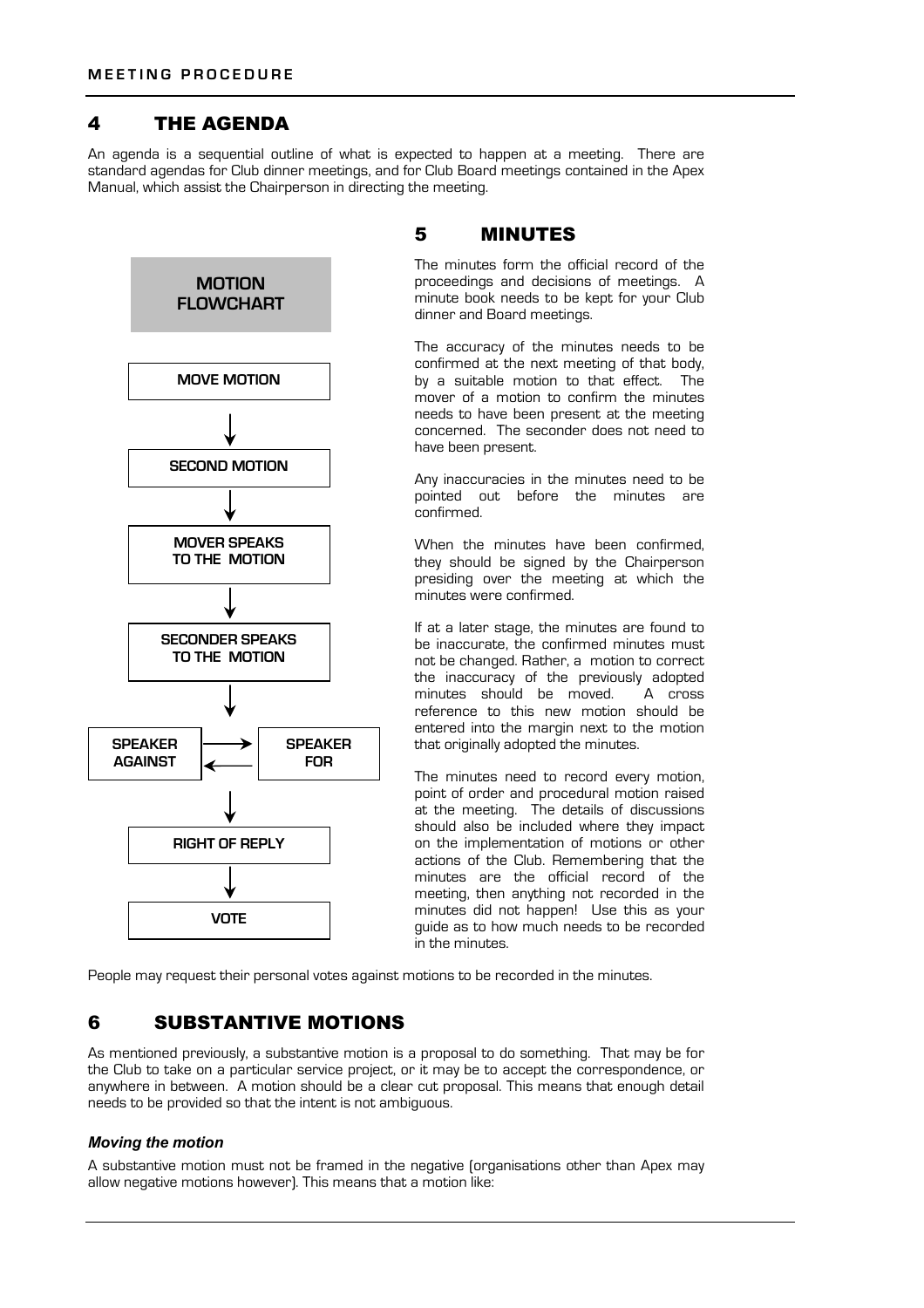"That the Club does not conduct a doorknock for the Boy Scouts."

would be out of order, as it is proposing that the Club NOT do something. There are two alternative ways to deal with this issue. The first would be to not move any motion at all, leaving the issue unresolved one way or the other. The second method is to move the motion:

"That the Club conducts a doorknock for the Boy Scouts."

and to then vote against this motion. This method will then put the meeting's decision on the record.

A motion should generally be a single sentence. If more than one sentence is required, then it is likely that more than one issue is being addressed, in which case the motion should probably be split up into several motions. This helps to simplify the debate, as only one issue is being considered at a time. If the first part of the motion is defeated, then any subsequent motions that dealt with the same issue would not need to be put to the meeting.

The Chairperson is not permitted to move a motion, unless they vacate the Chair to do so, or unless they are moving a motion to adopt their own report.

The person who moves a motion should wait for another person to second the motion before speaking to the motion (explaining the reasons for the motion). The Chair may elect to allow the mover to briefly explain the motion if there is no seconder forthcoming..

#### *Seconding the motion*

Before the motion can be discussed, someone must second the motion. Any Active Member, other than the mover of the motion, or the Chairperson may second the motion. The idea of obtaining a seconder, is to quickly ascertain if there is anyone else who thinks that the motion is a good idea, before starting a period of debate. If there is no one coming forward to second the motion, then it would be very unlikely that the motion would be voted for, and the motion would lapse (not be discussed or voted upon). This helps to save time.

The motion may deal with an issue that people may not have thought about before, or have particular opinions one way or the other. It may be appropriate to second the motion, so as to enable further discussion, and in particular to hear the proposer's reasons and thoughts.

The Chair will call for a seconder for the motion, immediately after the motion has been moved. To second the motion, simply make yourself known to the Chair, by raising your hand or speaking.

#### *Debating the motion*

After the motion has been proposed and seconded, debate may begin. The first person to speak is the person who proposed the motion, and is required to speak for the motion. It is possible for the proposer to ask someone else to present their case for them. As will be seen later, the proposer is allowed two chances to speak – the second time being at the conclusion of the debate, immediately before the vote is taken, known as the 'right of reply'.

The next person asked to speak is the seconder of the motion. The seconder may reserve their right to speak until later in the debate, to give them the chance to respond to the speakers against the motion. The seconder is only given one chance to speak.

At larger or more formal meetings, time limits may be imposed for all speakers. Separate time limits may be imposed upon the proposer, other speakers, and for the right of reply.

The Chair will call for alternating speakers, speaking for then against the motion. If no speakers are forthcoming on one side of the debate, other speakers may still be taken for the opposing side, but the debate should be closed shortly to take the vote on the motion.

Each person may speak only once to each motion (except the mover who has the right of reply). However a person is allowed to answer questions, or to correct misinformation in another person's speech. Such answers to questions or personal explanations must be confined to the facts, and not express opinion or offer arguments.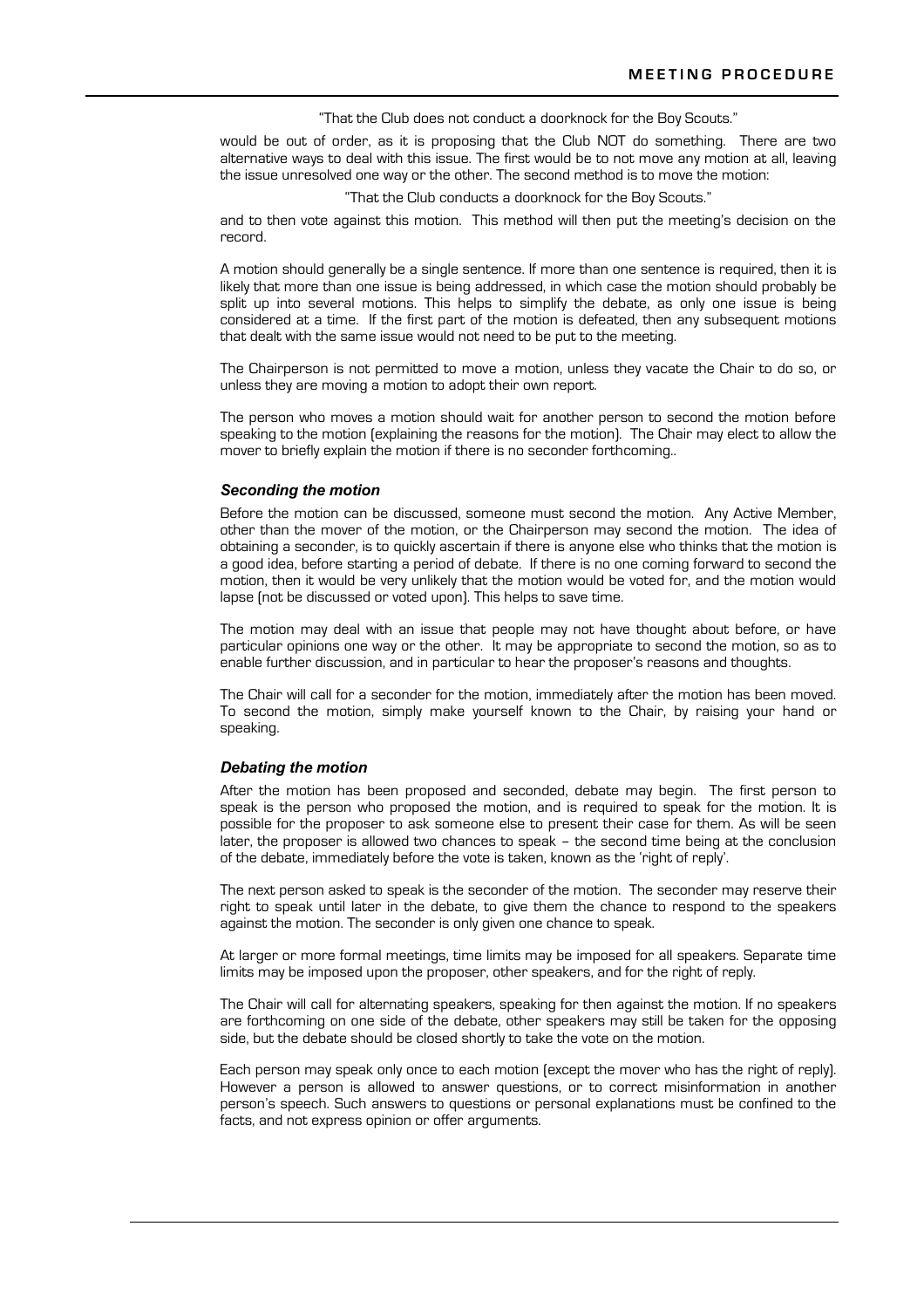### *Amendments*

Amendments are changes to the wording and effect of the original motion that has been proposed. After a motion has been seconded, an amendment may be proposed. The following restrictions apply to an amendment:

- I. The mover or seconder of the original motion, are not allowed to move or second an amendment, unless the meeting unanimously agrees to enable them to do so.
- II. Any other speaker may move an amendment. The amendment does not need the approval of either the mover or seconder of the original motion.
- III. An amendment must not substantially change the original motion, and must not be a direct negation of it. An amendment may alter, add or subtract words from the original motion.

Debate on the amendment follows the same rules as an original motion. However, it is essential that debate is limited entirely to the need for the amendment, and not the merits of the original motion. The mover of an amendment does not have a right of reply.

People who have spoken previously to the original motion, or an earlier amendment, or entitled to speak on the new amendment.

When debate on the amendment has concluded, the amendment is voted upon. If the amendment is defeated, then debate on the original motion resumes as if the defeated amendment had never been proposed. If the amendment is carried, then debate will continue on the original motion in its amended form.

Once an amendment has been voted upon, and debate on the original motion (as amended, if applicable) resumes, further amendments may then (and only then) be considered. Only one amendment can be dealt with at any one time.

### *Right of Reply*

The mover of a substantive motion (not an amendment or most procedural motions) is entitled to their right of reply. If the original motion has been amended, the right of reply still applies to the mover of the original motion.

The right of reply should be a review of the previous debate only, and no new issues should be raised.

If there have not been any speakers against the motion, then the Chair may decide that there will be no right of reply.

Once the mover has exercised their right of reply no further amendments, or procedural motions may be raised. The next step must be putting the motion to the vote.

### *Voting*

Only Active Members are entitled to vote at any Apex meeting. Voting is generally done verbally or by a show of hands.

Proxy votes are not allowed at Club or Club Board meetings. Proxy votes are allowed at Conventions, but must they must be written proxies, and must be approved by the other representatives at the Convention.

A Chairperson of any meeting, other than a Convention is entitled to both an original vote and a casting vote (in the case of an equality of votes). A Chairperson of a Convention is only entitled to a casting vote.

Only those people voting (and entitled to vote) are counted when considering whether the motion is passed. Abstentions are not counted as votes for or against. Most motions require a simple majority, while some require a three quarter majority vote (most notably changes to the Constitution or Special Resolutions), while other majorities may be specified by the Club's Rules and Standing Orders.

The Chairperson needs to make sure that every person is clear as to what is being voted upon, by having the motion read out prior to the vote being taken. This is particularly the case when dealing with amendments, and procedural motions.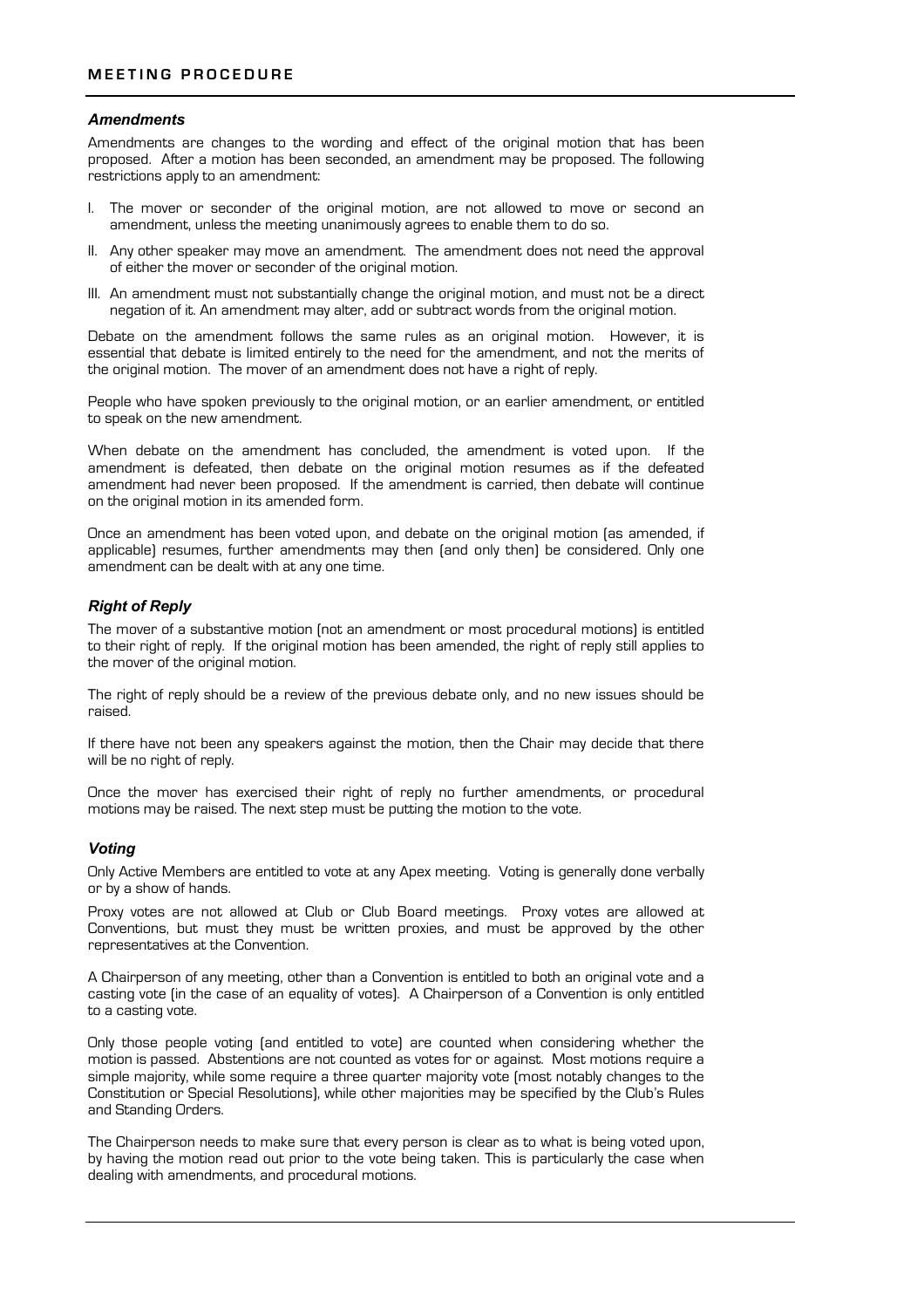The Chairperson should call for both those in favour, and for those against the motion, in spite of the fact that the decision may be obvious after the vote for or against.

The Chairperson will declare the result of the vote, generally by declaring the motion as being carried or lost. If other than a simple majority vote is required, mention should be made that this majority was, or was not reached.

# 7 TECHNICALITIES

### *Foreshadowing Motions and Amendments*

During the discussion of a motion or an amendment, it is possible to give notice of another motion or amendment that you intend to move. The matter that you are foreshadowing is sometimes related to, yet in some way different from, the motion already before the meeting. The foreshadowed proposal may also be entirely different from the current proposal. The intention is to give people knowledge of another option to what is currently being considered.

While an amendment is being discussed, it is not possible to move another amendment. It is appropriate to foreshadow another amendment, which will be dealt with immediately once the current amendment is disposed of. Sometimes a foreshadowed amendment is by nature a contingent amendment, in that the adoption of the first amendment would cause the foreshadowed amendment to lapse.

While foreshadowing a motion or an amendment, it is not permissible to discuss the foreshadowed amendment in any detail. However, you or subsequent speakers may refer to it.

#### *Repetition of Business*

It is not permissible to move another motion or amendment to the same effect as one already dealt with at the same meeting. Such repetition of business may be different in the actual wording.

It is possible to raise the matter again at a subsequent meeting, unless this is specifically prohibited by the organisation's rules or Standing Orders.

### *Adopting Reports*

When a Committee member presents a verbal or written report to a meeting, it is appropriate to move the motion 'That the report be adopted.' If there are any questions of the person giving the report, these questions should be raised after the motion is moved, but before it is voted upon.

Adopting a Secretary's report entails accepting the correspondence (this serves to acknowledge receipt of the incoming correspondence, or to approve of the outwards correspondence).

Adopting a Treasurer's report at a Club Board meeting must also entail a specific motion to approve the payment of the cheques listed in their report, as it is the Club Board that must approve all payments.

#### *Motions Out of Order*

A motion may be proposed that is inappropriate in some way. This may be due to the proposal breaching meeting procedure, the proposal being clearly unworkable, or may breach the organisation's rules. When this is the case, the Chair should reject the proposal, declaring it 'out of order' with an explanation of the reasons for this ruling. Having declared the proposal out of order, the proposal is disposed of, and the meeting moves onto the next item of business.

# *Points of Order*

A point of order is a method of dealing with an irregularity that someone thinks has occurred. Such an irregularity might be that there is not a quorum present, that someone has breached the rules of meeting procedure, or that there has been a breach of the Rules of the Club, its Standing Orders, or of the Constitution/By-Laws/Best Practices.

A point of order may be taken at any time, even while another speaker has the floor. The person wishing to take a point of order should rise, and say 'Point of order'. The Chair must give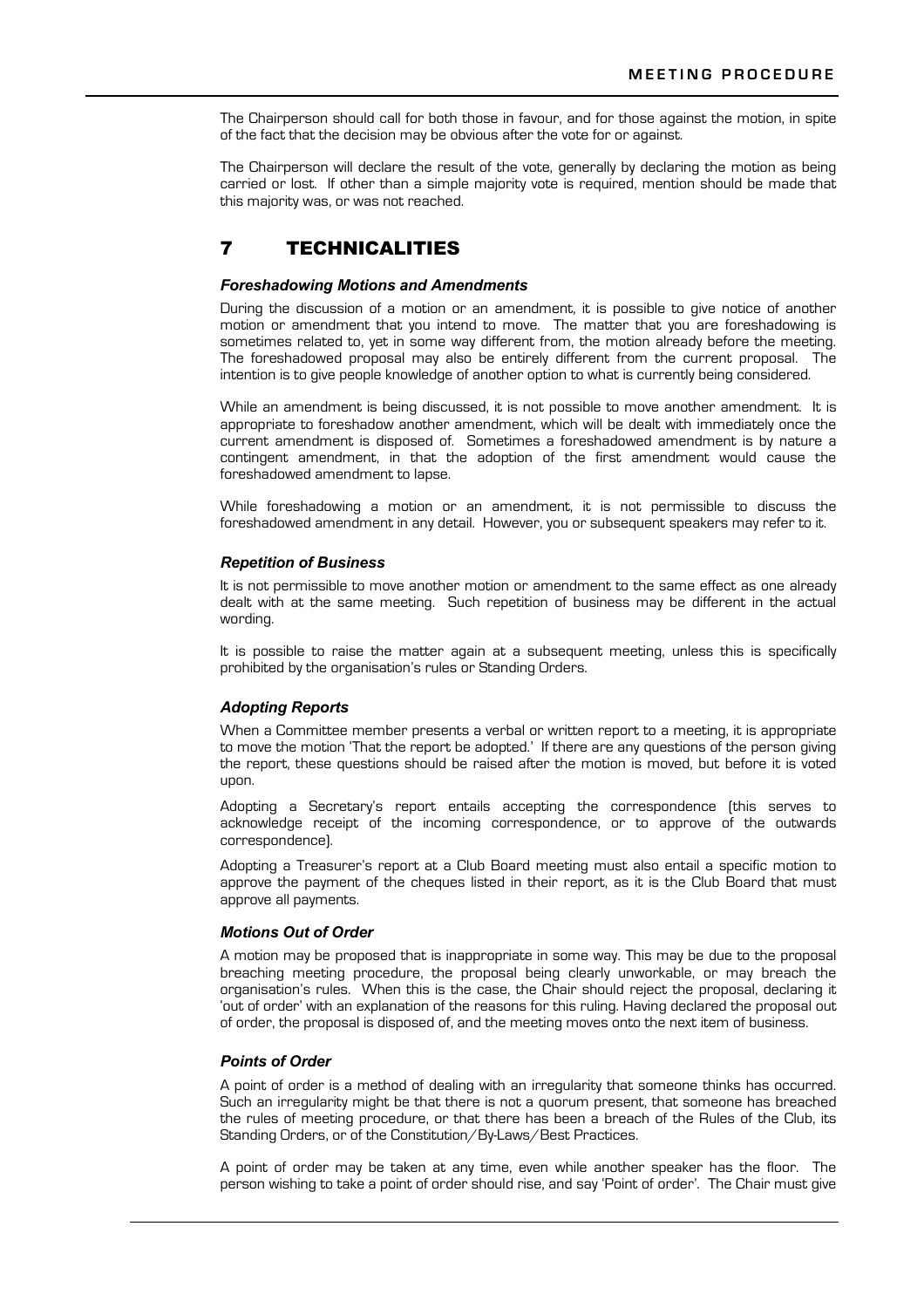### **MEETING PROCEDURE**

precedence to the point of order, and deal with it before any other business of the meeting. The Chair will ask for the person to explain their point of order, and discussion of the point of order is appropriate. A point of order is not a motion as such, and does not require a seconder, but each person is only permitted to speak once to a given point of order, and there is no right of reply. After appropriate discussion, the Chair will give their ruling on the point of order, by upholding (accepting) or rejecting it.

If someone disagrees with the Chairperson's ruling on the point of order, the Chair's ruling can then be challenged (and it must be challenged immediately), by moving a motion of dissent in the Chair's ruling.

### *Motion of Dissent in the Chairperson's Ruling*

Such a motion is not a motion of no confidence in the Chair, but simply a statement that someone disagrees with the decision given by the Chair. Such a decision may be the Chair's ruling on a point of order, on a decision to accept or not accept a motion or an amendment, or any other ruling given by the Chair. It gives the people at the meeting the right to control the debate and procedure of the meeting, by overruling the Chair's decisions. A successful motion of dissent does not mean that the Chair's ruling was necessarily incorrect. The will of the meeting simply overrules the will of the Chair.

Due to the motion of dissent having negative connotations, the motion needs to be framed in an affirmative or positive form. So while the motion is called a motion of dissent, the appropriate motion is 'That the Chairperson's ruling be upheld.' This frequently causes confusion. A person moving the motion in this proper affirmative form is saying that they agree with the Chair's ruling, which means that they need to vote and speak against the motion!

In Apex meetings (as opposed to some other organisations), a seconder is required for the motion, and brief discussion is appropriate, before the motion is put.

The Chair does not need to vacate the Chair while the motion is being discussed, and the Chair is allowed to speak to the motion by explaining their ruling. When the motion is put to the vote, the Chair must be very specific about what the motion is, to ensure that people understand what they are voting for, and what the effect of the votes for and against shall be.

# 8 PROCEDURAL MOTIONS

As mentioned earlier, procedural motions are proposals that deal with the conduct of the meeting itself, as opposed to substantive motions discussed previously. Procedural motions are infrequently used at smaller meetings, while at Apex Conventions they are much more frequently used. This can create some difficulty for the novice at a Convention, as they may easily become confused by the proceedings unless a rudimentary knowledge of some procedural motions is obtained.

A rule for all procedural motions is:

**If the Chair has the right to refuse or accept the procedural motion then:**

- ! **No seconder is required for the procedural motion; and**
- ! **No discussion of the procedural motion is permitted; and**
- ! **The procedural motion should be voted upon immediately.**

# 9 PERMANENT DISPOSAL OF THE MOTION

One of the more common types of procedural motions, is one that aims to dispose of the motion currently being discussed (referred to as the 'original motion' in the discussions below). This may be a substantive motion, or an amendment, or it may even be another procedural motion. There are several of these types of procedural motions.

Each of the three motions that follow, seek to dispose of the motion currently before the meeting. If successful, the motion can be raised at a subsequent meeting, but may not be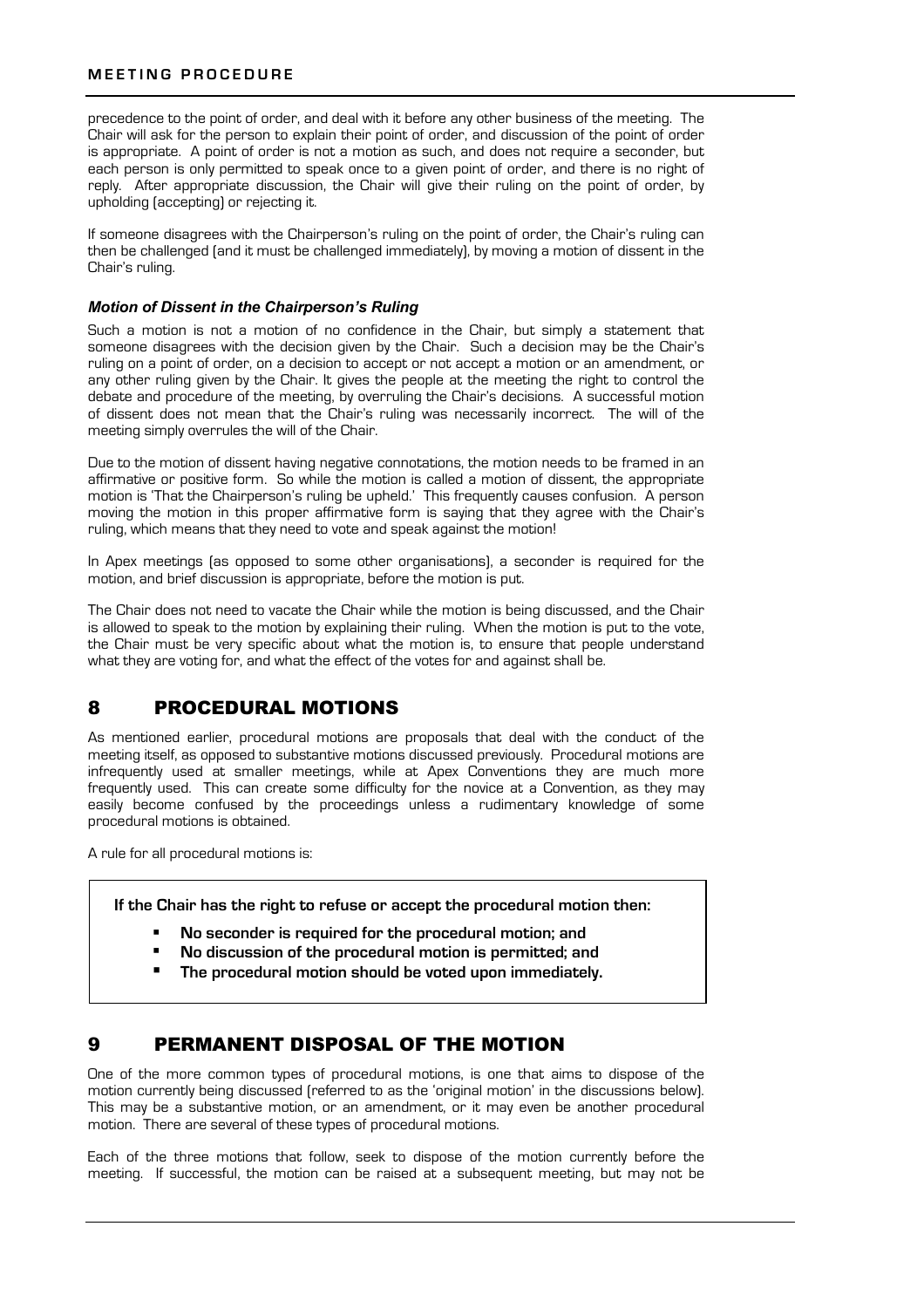brought up again at the same meeting. To this extent the disposal of the motion is intended as a permanent step.

### *The Closure*

This procedural motion is moved in the form 'That the motion be put.' The aim of the motion is to speed up the meeting, by avoiding any new discussion on the original motion, and to get the meeting to vote on the original motion.

- **This motion may be moved while another speaker has the floor.**
- The motion may not be moved by a person who has moved, seconded of spoken to the original motion, or any amendment to the original motion.
- The Chair has the right to accept or reject the motion.
- There is no right of reply for the mover of this procedural motion.

#### **If the Closure is carried:**

- ! If the original motion was one which carried a right of reply, that right should be exercised immediately, and then the original motion should be put.
- If the original motion was an amendment, then the amendment should be put immediately. Following the vote on the amendment, discussion on the main motion can continue as usual, without any restriction on the debate.

#### **If the Closure is lost:**

**•** Debate on the original motion can continue.

### *Proceed to the Next Business*

This procedural motion is moved in the form 'That the meeting proceed to the next business.' The aim of the motion is to shelve any discussion and voting on the original motion, avoiding time wasting on trivial matters.

- The motion may not be moved by a person who has moved, seconded of spoken to the original motion, or any amendment to the original motion.
- If the original motion was part of a printed agenda, this procedural motion may only be moved after the original motion has been moved, seconded and the mover has spoken to their motion.
- **The Chair has the right to accept or reject the motion.**
- **There is no right of reply for the mover of this procedural motion.**

#### **If the procedural motion is carried:**

- The original motion before the Chair is shelved, without further discussion, and without any vote being taken.
- If the original motion was an amendment, then the amendment is shelved, but discussion on the main motion resumes as usual.

### *The Previous Question*

This strange title gives no clue to the motion, which is moved in the form 'That the motion be not now put.' The motion is rarely used. The intent of the motion is to stop the meeting from voting on the motion, without gagging debate on the original motion. The reason for stopping the meeting from voting, yet allowing discussion, is that a decision one way or the other may prove embarrassing, misleading or controversial to the organisation or some of its members.

- The motion cannot be moved while an amendment is being discussed, or if another procedural motion is before the Chair (as this would then be the motion not to be put, and there is no reason to avoid a vote on a procedural motion).
- The motion may not be moved by a person who has moved, seconded of spoken to the original motion, or any amendment to the original motion.
- The Chair must accept this procedural motion, as long as it is in order, therefore requiring a seconder for the motion, and being open to discussion. Not only is the procedural motion open to discussion, but the original motion may also be discussed. The aim is not to gag debate, but to stop the vote from being taken.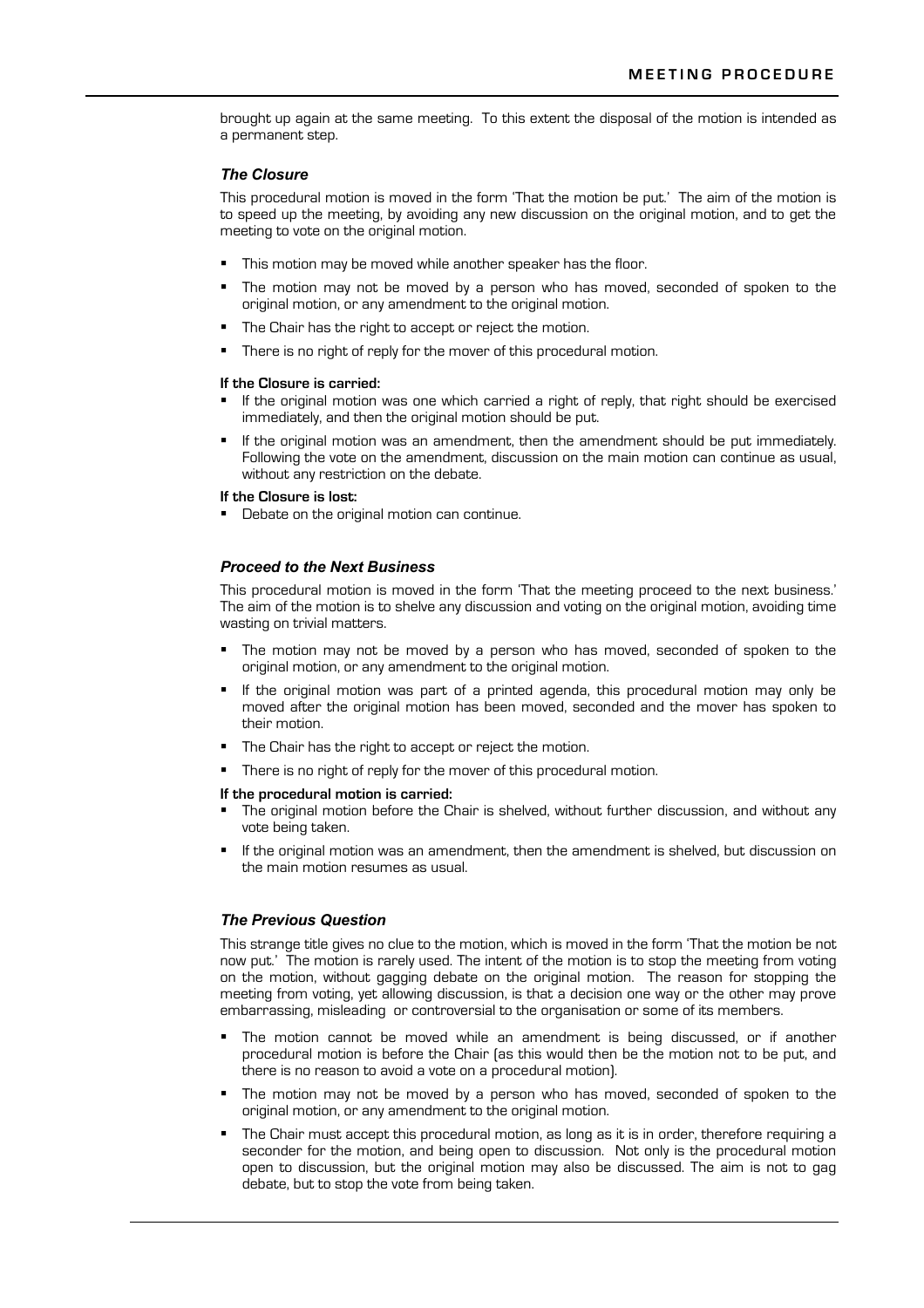**•** There is no right of reply for the mover of this procedural motion.

#### **If the Previous Question is carried:**

There is no more discussion (all discussion having occurred before voting on the procedural motion), and the meeting proceeds to the next item of business without voting on the motion.

### **If the Previous Question is lost:**

! There is no more discussion (all discussion having occurred before voting on the procedural motion), but the mover of the original motion may still exercise their right of reply, following which the vote on the original motion must be made.

# 10 TEMPORARY DISPOSAL OF THE MOTION

The procedural motions that follow seek to temporarily dispose of the motion before the Chair, with every intention of the motion being reconsidered at some later stage.

### *Tabling Motion*

The form of such a procedural motion is 'That the motion lie on the table.' The intent is for discussion to stop for an unspecified period, until the organisation wishes to reconsider the matter by raising the motion off the table, either at a later stage of the same meeting, or at a subsequent meeting. The reason is usually to enable more information to be obtained before further discussion and a decision is made.

- ! The motion may not be moved by a person who has moved, seconded of spoken to the original motion, or any amendment to the original motion.
- The Chair has the right to accept or reject the motion.
- ! The motion may not be moved while another procedural motion is before the Chair.

### **If the Tabling motion is carried, then:**

- ! No further discussion (or vote) on the original motion occurs, until the organisation takes the motion off the table. Following a motion to raise the motion off the table, the debate resumes with the same status as when the motion was tabled (ie the mover's, seconder's and the previous speakers' entitlements are unchanged).
- ! If the original motion was an amendment, then both the amendment, and the main motion are tabled.

#### **If the Tabling motion is lost, then:**

" Debate resumes. Another Tabling Motion may not be moved while the same original motion is being considered.

### *Adjournment of Debate*

The form of this motion is 'That the debate be adjourned'. A time for the debate to be resumed (which could be amended) may be specified either in this motion, or be the subject of a subsequent motion. If no time for resumption of the debate is specified, then it should become the first item to be considered at the next meeting.

- ! The motion may not be moved by a person who has moved, seconded of spoken to the original motion, or any amendment to the original motion.
- ! The Chair must accept this procedural motion, as long as it is in order, therefore requiring a seconder for the motion, and being open to discussion. Any time, date and venue for resumption of the debate may be amended.
- There is a right of reply for the mover of this procedural motion. The mover of this motion should also be the next person to speak to the original motion, whether or not the debate is adjourned.

### *Reference Motion*

The form of this motion is 'That the matter be referred to a committee.' The aim of this motion is to shelve debate on the issue, and to give a committee the power to investigate it instead. This may be appropriate if the matter can not be conveniently dealt with by the meeting as a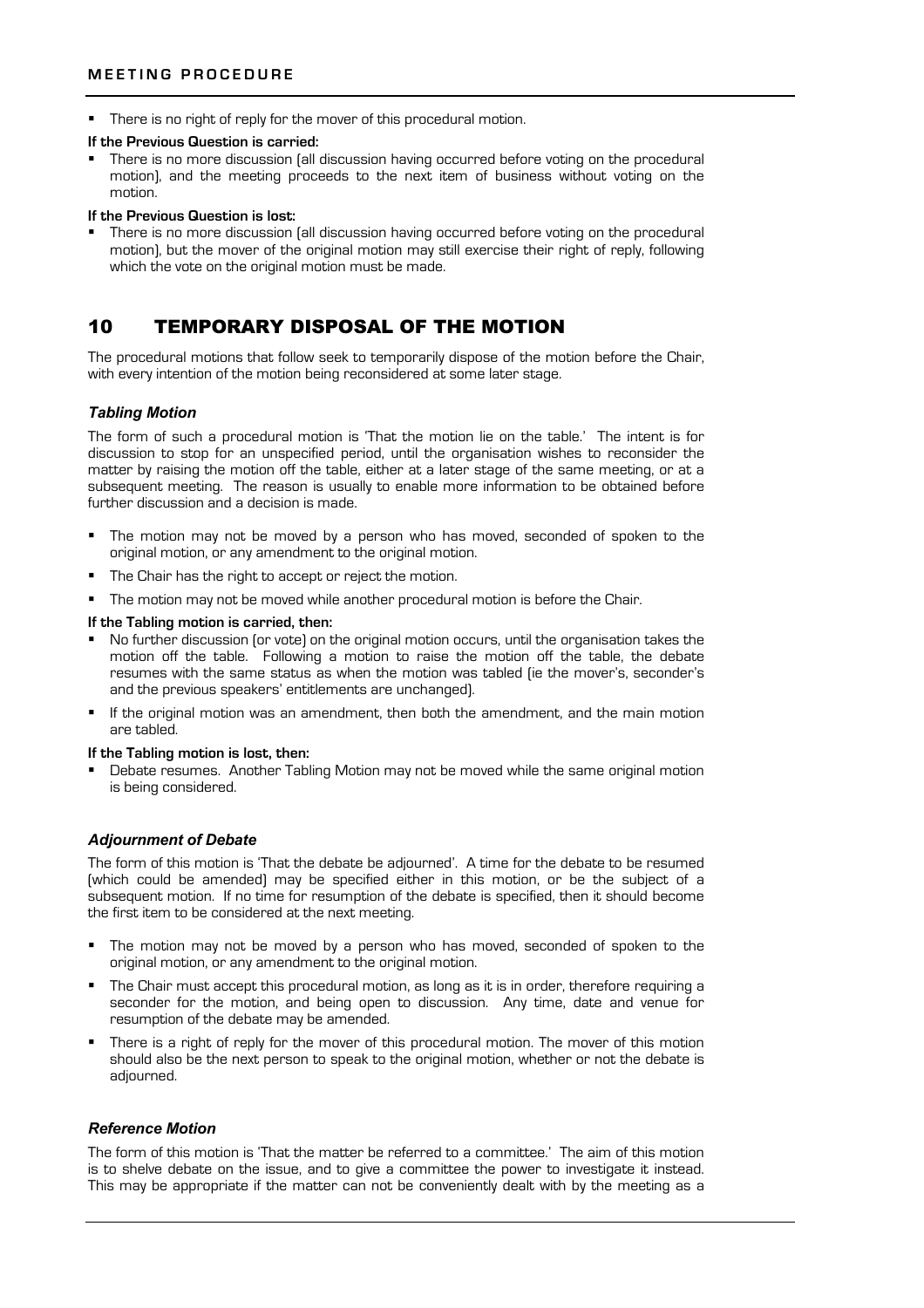whole. The motion may include details of the people to make up the committee, its powers and terms of reference, and its duty to report. Alternatively these issues can be addressed by a subsequent motion.

- The motion may not be moved by a person who has moved, seconded of spoken to the original motion, or any amendment to the original motion.
- The Chair must accept this procedural motion, as long as it is in order, therefore requiring a seconder for the motion, and being open to discussion. Details of the committee may also be amended.
- There is a right of reply for the mover of this procedural motion.

### *Meeting Adjournment*

The form of the motion is 'That the meeting be adjourned.' There may be any number of reasons for adjourning the meeting. It may be in order to have a break in the meeting, while some other activity is undertaken. There may not be time to fully complete the remainder of the agenda, so some other time can be set aside to finish the business of the meeting.

A time for the meeting to be resumed may be specified either in this motion (which could be amended), or be the subject of a subsequent motion. If no time for the resumption of the meeting is specified, then it should resume at the next regular meeting.

- ! A motion to adjourn the meeting may be moved by any person, there being no restrictions upon previous speakers.
- ! The Chair must accept this procedural motion, as long as it is in order, therefore requiring a seconder for the motion, and being open to discussion. Any time, date and venue for resumption of the debate may be amended.
- The mover of the adjournment has a right of reply.

# 11 TIME LIMITS

Motions to specify the time available to particular speakers, or to the debate on a motion as a whole may be moved. Some examples might be:

'That the speaker be no longer heard.' This procedural motion may be moved while the speaker concerned is talking.

'That the speaker be heard for a further two minutes.' This extension of time may be applied if a speaker has reached the time limit set previously for speakers. Note however that such a motion can be moved only once during the debate of any substantive motion.

- A time limit motion may be moved by any person, there being no restrictions upon previous speakers.
- The Chair has the right to accept or reject a time limit motion.
- The time specified by a time limit motion may be amended, but no discussion of the amendment is allowed.

# 12 OTHER PROCEDURAL MOTIONS

There are many other possible motions that deal with the conduct of the meeting. A brief explanation of some of these follows.

- ! **'That motion ..... be recommitted.'** If an organisation starts to have doubts about a previous motion, or if new information has come to light, the matter can be brought forward for reconsideration by the same or a later meeting. The Chair has the right to refuse or accept the recommittal motion, but should be satisfied as to the grounds for the recommittal. Once a motion has been recommitted, debate resumes to the status just prior to the vote being taken, and is able to be amended.
- ! **'That motion ..... be rescinded.'** If an organisation feels that a resolution of the current or a previous meeting is unworkable or unconstitutional, it may be rescinded. Rescission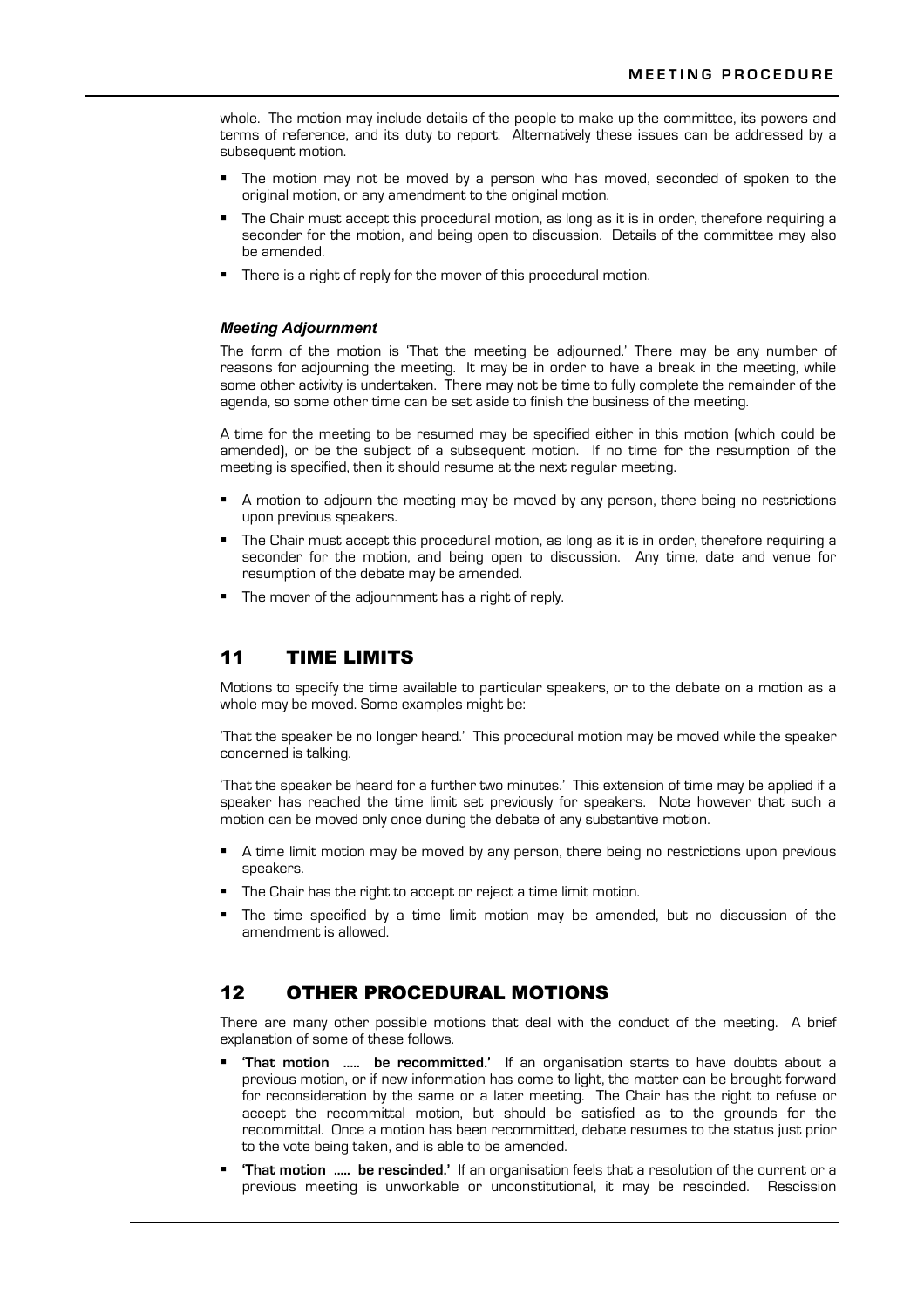effectively means that the original motion has been cancelled. If a resolution is contrary to an organisation's Constitution, then it is void and has no effect, but should still be rescinded for tidiness. A rescission motion may be moved by anyone at the meeting, and the Chair is not obliged to accept the rescission motion.

- ! **'That the meeting move into a Committee of the Whole.'** This enables the meeting to temporarily enter a type of brainstorming session, or general discussion in which the formalities and limitations of meeting procedure are relaxed. The aim might be to arrive at a specific proposal, which can then be the subject of a motion.
- ! **'That the meeting move in camera.'** This seeks to exclude those people who are not entitled to vote from the meeting, in circumstances where confidentiality is required. Separate minutes of in camera sessions should be kept, and only approved by later in camera sessions.
- ! **'That John Smith be invited to speak.'** This motion may be moved if John Smith is a nonmember, and someone wants to hear their comments or arguments.
- ! **'That John Smith be heard.'** This may be moved if John Smith is entitled to speak, but has not been asked to do so by the Chair.
- ! **'That agenda item .... be discussed next.'** The meeting has control over the order of its business, so it can change the order of the printed agenda. Such a motion can only be moved if there is no motion currently before the meeting, and must be accepted by the Chair.
- ! **'That motion number .... be withdrawn.'** This may only be moved if there is no motion currently before the meeting. If there is a motion currently before the meeting, then the appropriate method is to move that the meeting proceed to the next business.
- ! **'That a recount be undertaken.'** This motion may be moved if there is doubt about the counting of the votes that has just occurred. The Chair may elect to do this of their own accord.
- ! **'That a recount by division be undertaken.'** This motion can be moved before, or immediately after a vote has been taken. To do so, those eligible to vote move to opposite sides of the room – those voting for the motion move to the right of the Chair, and those voting against the motion move to the left of the Chair. The names of those voting are then recorded (as part of the minutes), and counted. A division will significantly slow the voting process down, but serves to keep a record of how people vote, and can be used if a vote by show if hands leads to dubious results.
- ! **'That a vote by poll be undertaken.'** This motion can be moved before, or immediately after a vote has been taken. It involves each person recording their vote on a ballot paper. The vote by poll serves to keep each person's vote secret. Voting by poll will significantly slow the voting process down, but may be used if a vote by show of hands leads to dubious results, or if secrecy of each person's voting is desired.
- ! **'That Standing Orders be suspended.'** Standing Orders are the rules that govern the organisation's meetings. The Standing Orders may be temporarily suspended in order to overcome a restriction that would otherwise be imposed by the organisation's Standing Orders. Note that an organisation's Constitution cannot be suspended, but the proper methods of changing the Constitution must be observed. The motion may specify the specific Standing Order that you desire to be suspended, rather than suspending all of them. At some later stage, a motion to resume the Standing Order(s) should be moved when appropriate.
- ! **'That the Chair has the confidence of the meeting.'** This is a no confidence motion in the Chair, moved in the affirmative form, requiring a negative vote to declare no confidence in the Chair. Another person should take the Chair while this is being debated. If the no confidence motion is successful, the person concerned vacates the Chair for the remainder of this meeting only. It does not affect their status, as a member or as President (for example) of the organisation.
- ! **'That late agenda item ..... be accepted onto the agenda.'** At some meetings, notably Apex Conventions, prior notice of motions needs to be provided, by the motions being printed as part of the agenda for the meeting. It may be possible to introduce a new motion onto the agenda, even though it was not notified in time to originally go onto the agenda. Such a motion is termed a late agenda item, and requires a motion to accept it onto the agenda of the meeting. This motion requires a seconder, and discussion is in order as to why the item should be placed on the agenda. Only if this procedural motion is passed, will the late agenda item will be discussed and voted upon later in the meeting.